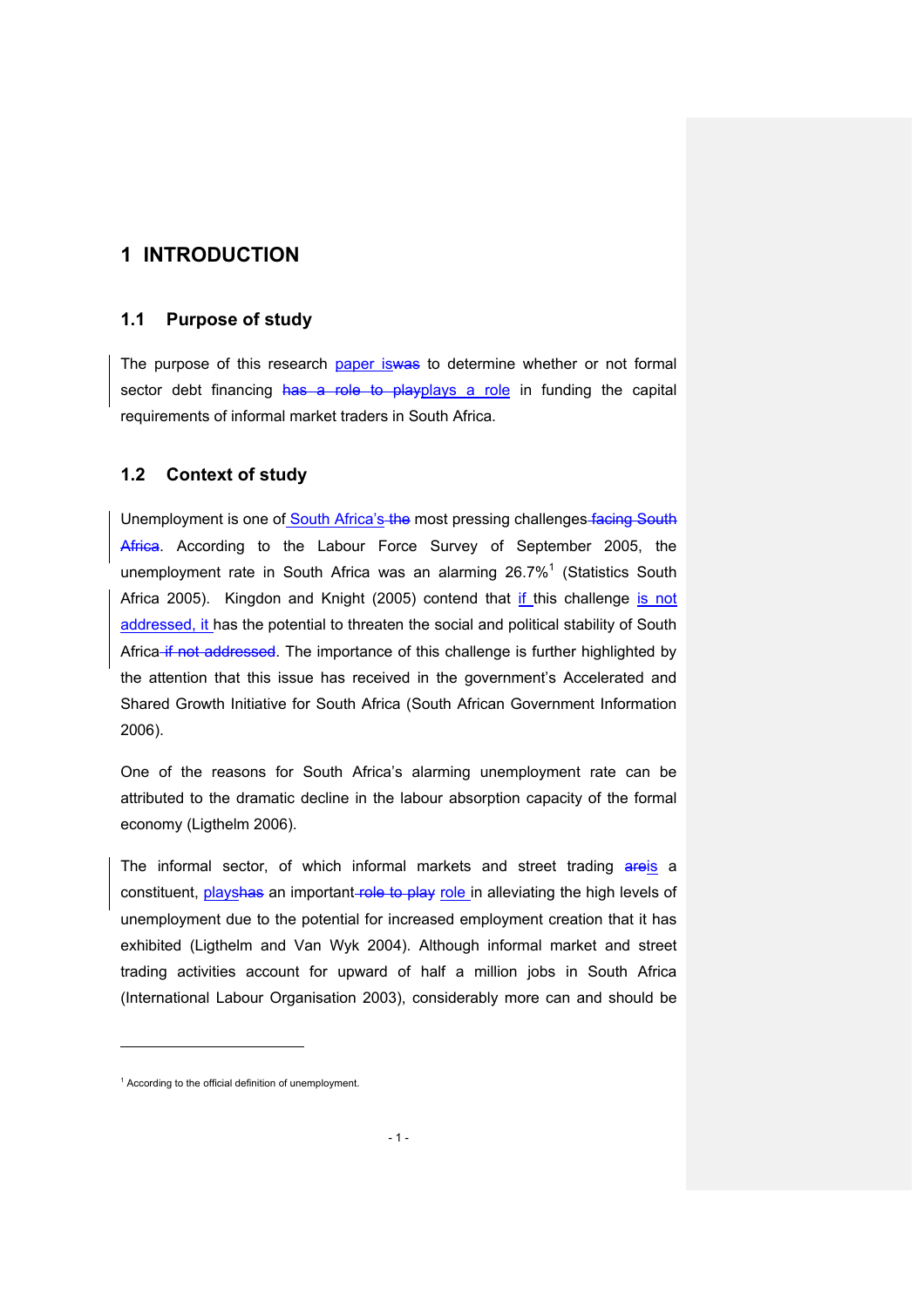done to stimulate growth in these areas. Further credence is lent to the importance of informal sector development when it is considered that South Africa is viewed as an international outlier in terms of the small size of its informal sector (Kingdon and Knight 2005).

 $T<sup>1</sup>$  is therefore, it is important that tangible steps be taken to encourage the growth of informal markets and the informal sector in general. An important aspect of promoting this growth is the removal of those barriers which impede this its development.

One of the obstacles facing informal market traders is the difficulty-that they encounter in accessing capital to fund their businesses. According to Cichello (2005), the respondents ofto a self-employment survey conducted in Khayelitsha/Mithchell's Plain stated that the primary barrier to their participation was a lack of money/capital. This is further borne out evidenced by the results of a survey conducted by the Wits Business School and Progressus Social Research (2006) in the Natalspruit Trading area. One of the findings generated from the survey related to the difficulty that informal market traders experienced in accessing capital. The findings of a survey conducted by African Response for FinMark Trust and Gauteng Enterprise Propeller (2006) into the state of small businesses in Gauteng provide further collaboration<sup>2</sup>. According to this survey, access to finance still constitutes a significant hindrance to the development and growth of the informal sector. However, t<sub>this</sub> problem is however not uniquely South African. Kauffman (2006) provides a broader African perspective, stating that small and medium African small and medium enterprises (SME's) have little access to finance, which has had a negative impact on the emergence and growth of these SME's.

One of the A reasons for the existence of this obstacle is the almost non-existent use of formal sector debt financing to fund the capital requirements of informal

l

<sup>&</sup>lt;sup>2</sup> The findings of the survey conducted by African Response for FinMark Trust and Gauteng Enterprise Propeller are referenced on numerous occasions in this study. Therefore, mMore information regarding this survey has therefore been provided in Appendix J.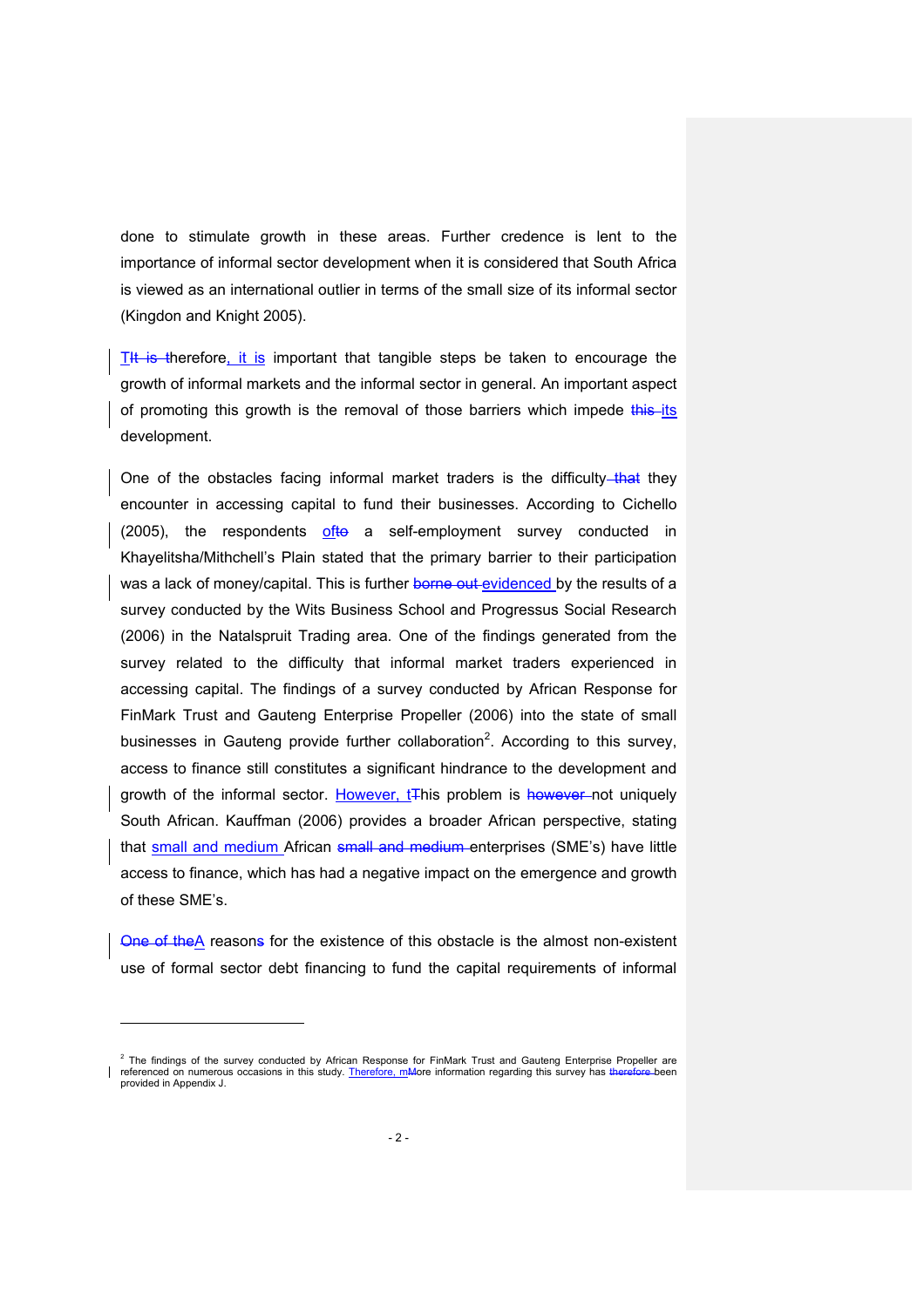market trading businesses (and businesses of their type)<sup>3</sup>. The reasons for the almost non-existent use of formal sector debt financing are essentially two-fold. On the one hand, is the reluctance of formal sector financial institutions to make such funding available, whileand on the other hand is the reluctance of informal market traders to apply for such financing (although this could be considered to be a function of the former). The reasons most often forwarded by formal sector financial institutions for their reluctance to extend credit to informal market trading businesses include poor guarantees (if any), the absence of reliable information regarding the ability of such businesses to repay the loans, the high costs of managing such facilities and the risks associated with this market segment (Schoombee 1998; Kauffmann 2006). According to Skinner (2005), the reasons put forwardpresented by the respondents in a survey conducted for not applying for formal sector debt financing included the fact that the costs were too highhigh costs (34.4%), lack of required guarantees (26.5%) and that the procedures were too complicatedcomplicated procedures (21%).

l

 $\mathbf{I}$ <sup>3</sup> A related point arising from a study conducted inte microenterprises in Mexico iswas that those microenterprises that have been funded through bank loans and other forms of formal sector credit were technically more efficient than those funded through friends and families (Hernandez-Trillo *et al* 2002).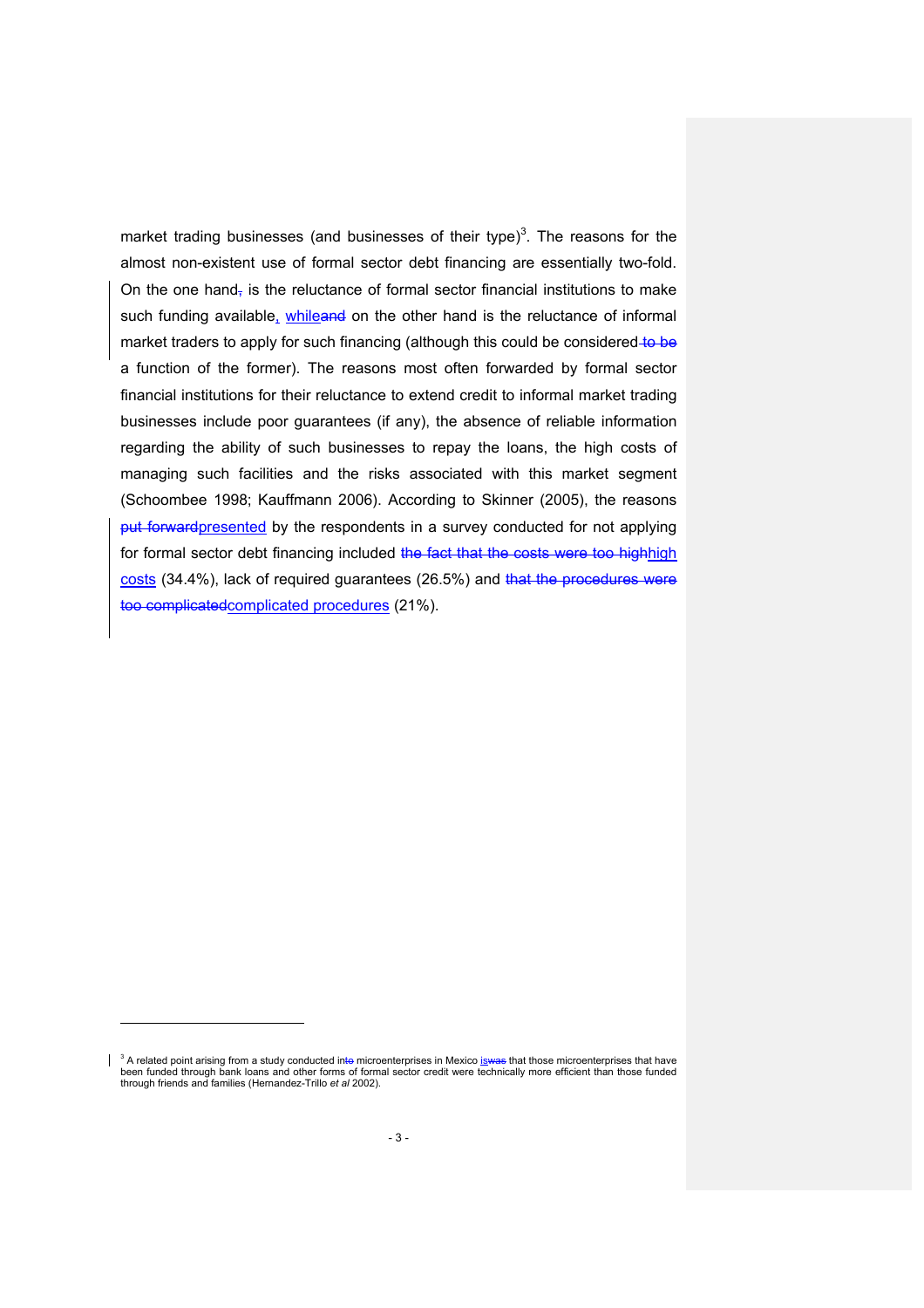

It is against this background that the role of formal sector debt financing as an option in funding the capital requirements of informal market traders in South Africa is examined

#### **Figure 1: Context for the study**

### **1.3 Problem statement**

#### **1.3.1** *Main problem*

Is the use of formal sector debt financing a viable option for funding the capital requirements of South African informal market traders in terms of the nature of their capital funding requirements, their ability to pay the associated finance costs and whether or not informal market tradersthey are willing to utilise this form of financing?

#### **1.3.2** *Sub-problems*

The first sub-problem was to establish whether the capital requirements of informal market traders are large enough to justify the use of formal sector debt financing.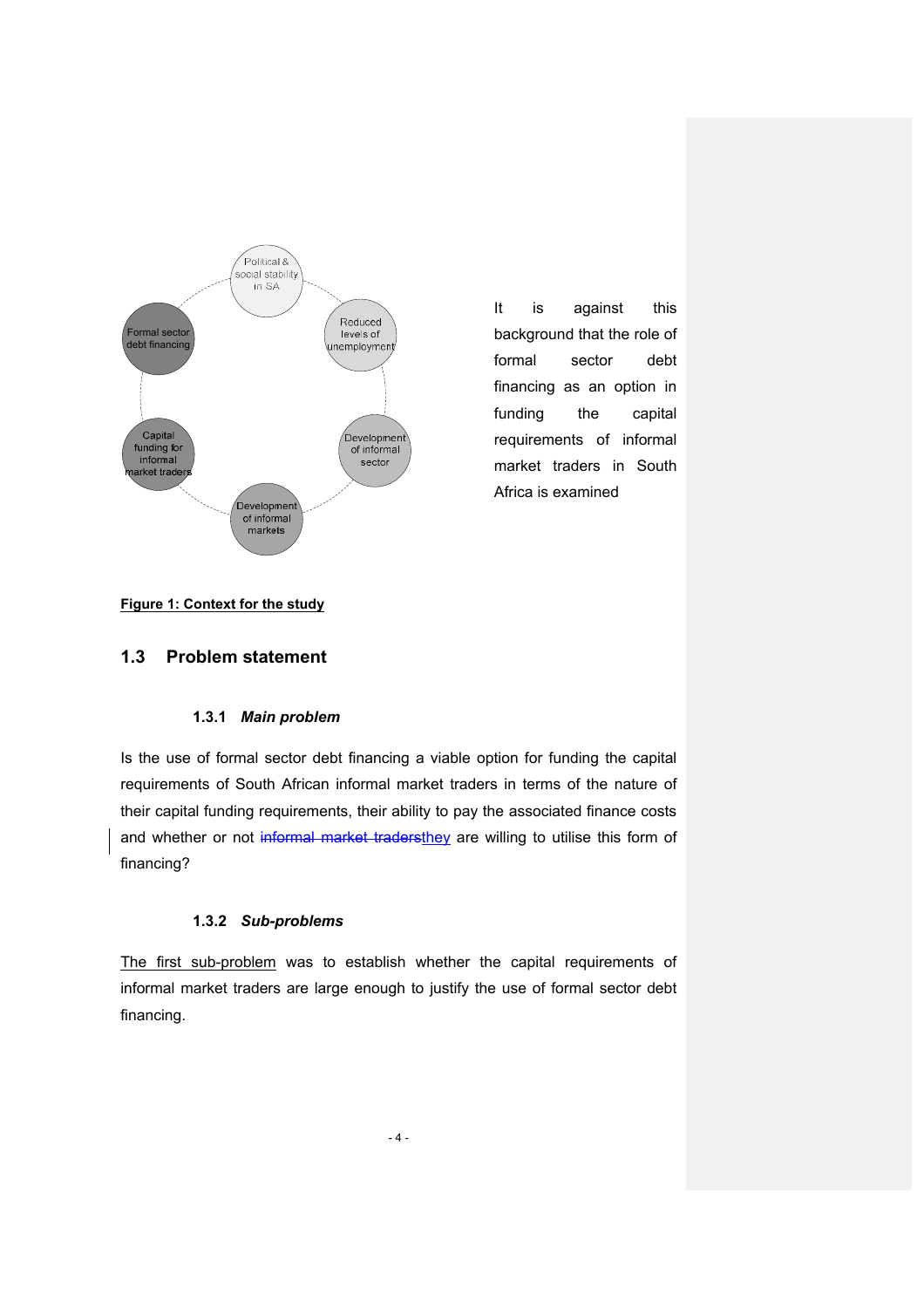The second sub-problem was to assess whether or not informal market traders generate sufficient operating profits to pay for the financing costs associated with the use of formal sector debt financing.

The third sub-problem was to assess whether or not informal market traders are willing to utilise formal sector debt financing.

## **1.4 Significance of study**

This study will provide guidance as to whether or not formal sector debt financing has a role to play in funding the capital requirements of informal market traders in South Africa. The results of this research can be drawn on fromby all the relevant stakeholders, namely:

- Informal market traders. The results of this research paper will provide guidance to informal market traders as with regards to whether or not the formal sector provides a viable option in funding their capital requirements.
- Government. The results of this research paper will provide guidance to the South African government in terms of what additional support they may be required to provide to informal market traders in order to encourage the development of the informal sector.
- Financial institutions. The results of this research paper will provide guidance to South African financial institutions about the appropriateness of their lending behaviour to informal markets traders.

The results of this research paper will also provide valuable information regarding the generated revenues generated, costs incurred and profits earned by informal market trading businesses. This area was highlighted by Cichello highlighted this area (2005) as requiring further research. Although this suggestion was specifically based on obtaining a better understanding of the hindrances to selfemployment, it is believed that this is also relevant to this area of study.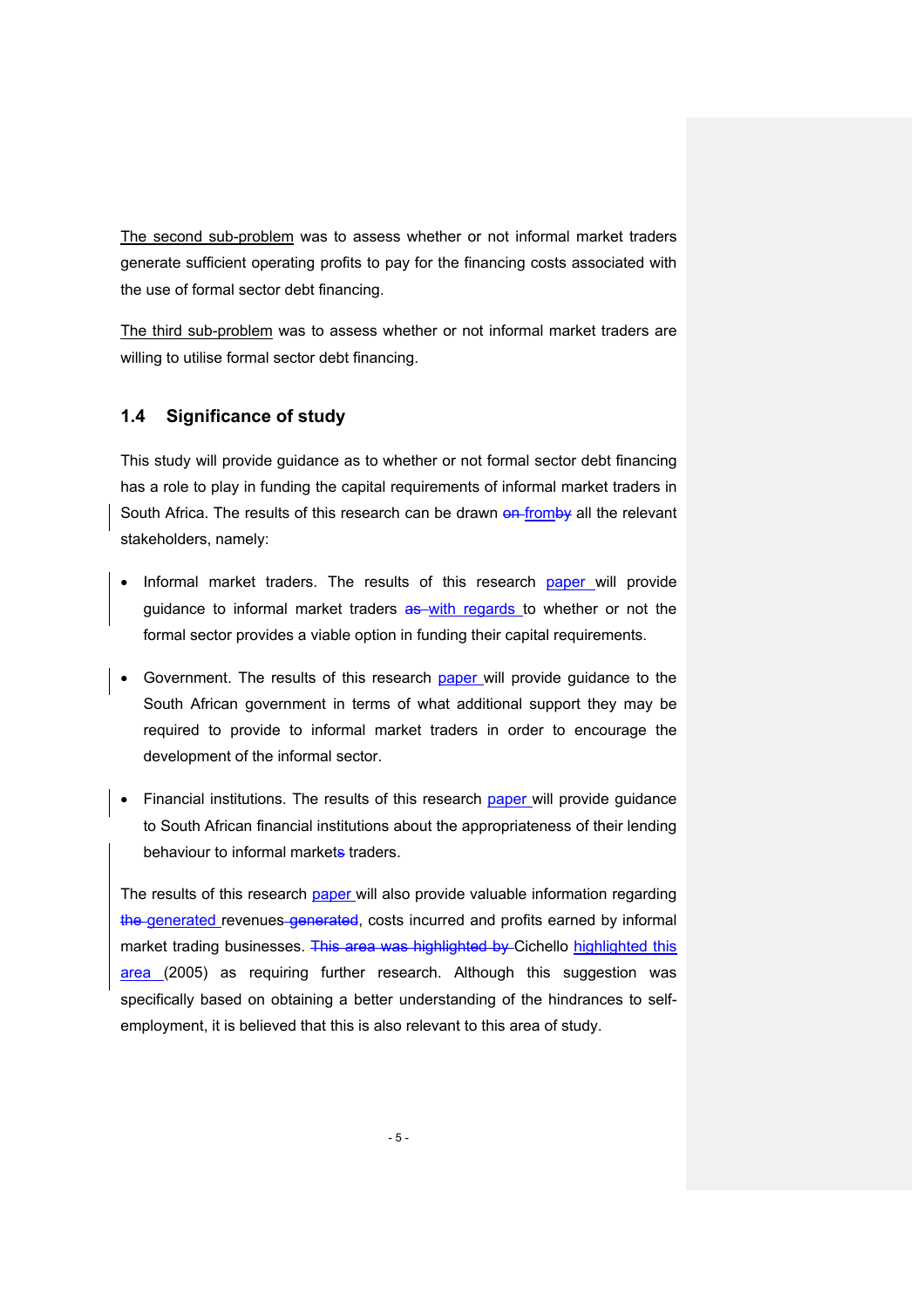## **1.5 Delimitations and limitations**

## **1.5.1** *Delimitations*

The research was delimited by the following:

- The research was limited to those informal market traders who participated in the initial survey conducted by the Wits Business School and Progressus Social Research (2006) in the Natalspruit Trading Area.
- The research was only concerned *itself* with formal sector debt financing. Therefore, ilt did therefore not consider the role of other forms of financing, such as the sale of equity, or funding obtainable from friends or family and the like.

#### **1.5.2** *Limitations*

The following limitation applied to this study:

• The research was limited by the ability of the selected informal market traders to accurately record all revenue generated and costs incurred in the period under review.

## **1.6 Assumptions**

The following assumptions were made:

- The informal market traders in the Natalspruit Trading Area are representative of the broader South African informal market trading community.
- Operating profits are an appropriate indicator of the ability of informal market traders to pay for the costs of utilising debt financing.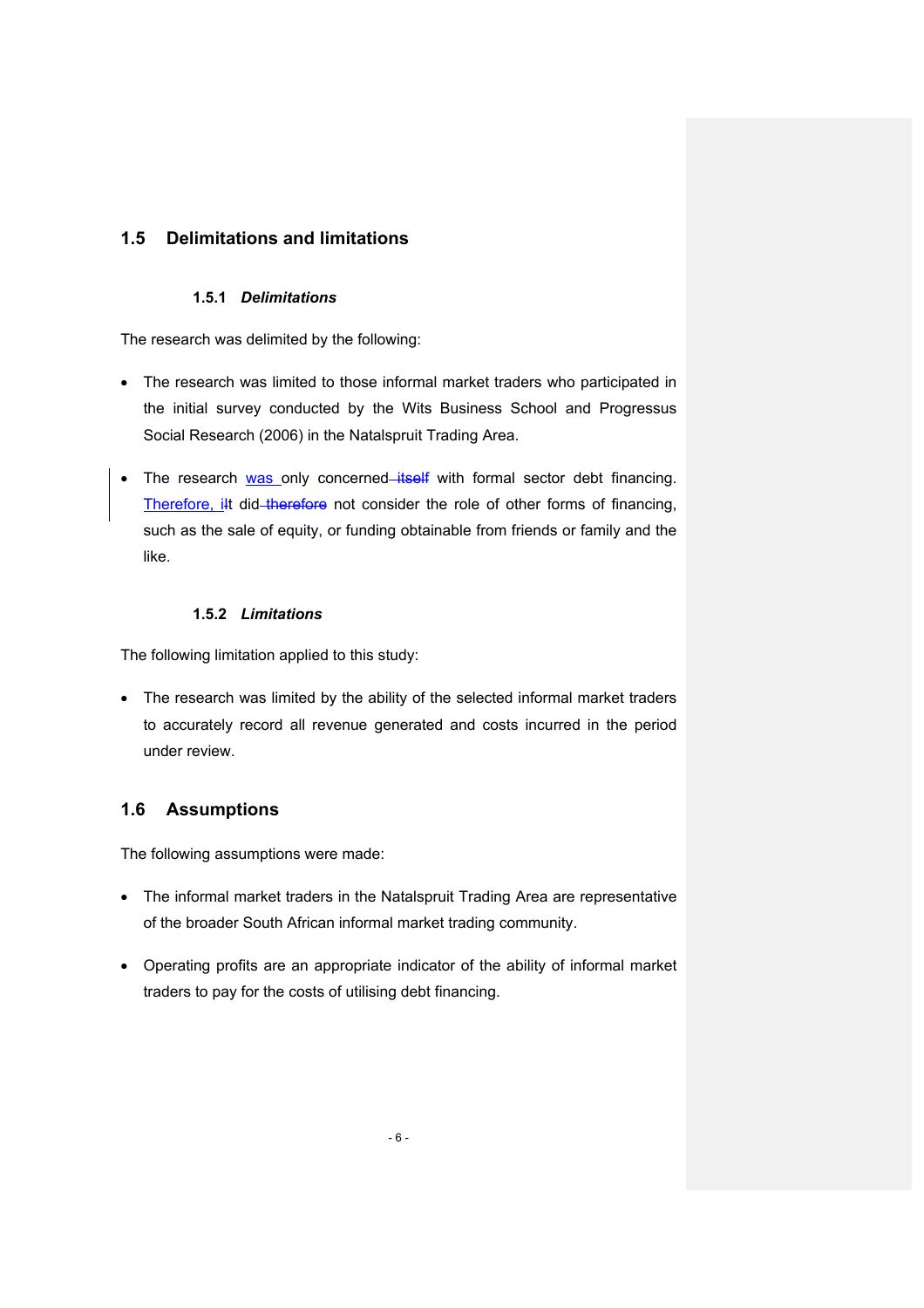• The ability to pay for the costs of utilising debt financing is an important consideration in assessing the role of formal sector debt financing in funding the capital requirements of informal market traders.